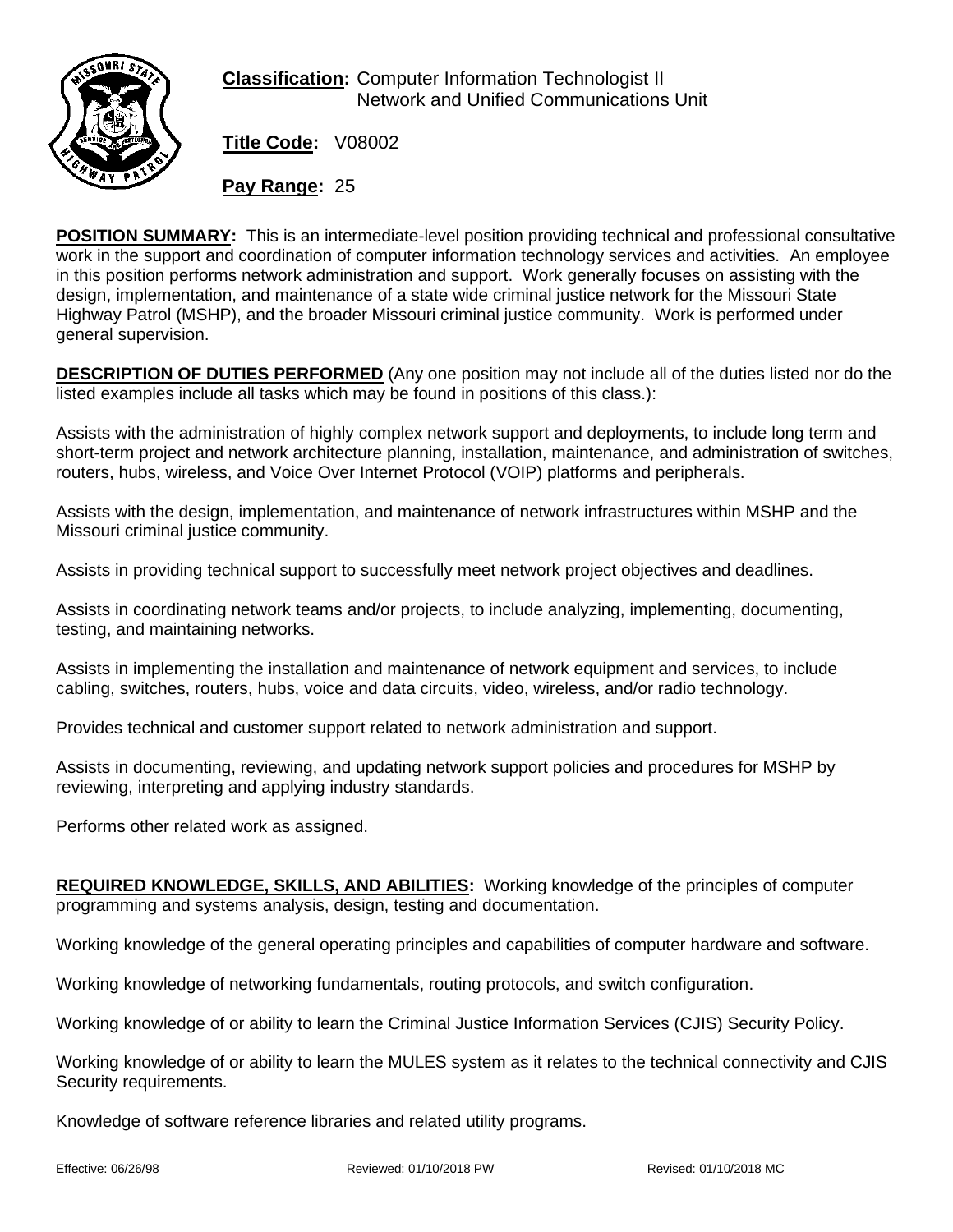## **Classification:** Computer Information Technologist II **Classification:** Page 2 Network and Unified Communications Unit

Knowledge of computer security systems and procedures.

Knowledge of computer networking and telecommunications.

Knowledge of computer operating systems.

Knowledge of or ability to learn the agency's automated information systems.

Knowledge of or ability to learn the agency's functions and their interrelationships.

Knowledge of the principles of cost benefit analysis.

Knowledge of the principles of project management.

Knowledge of the principles of disaster recovery.

Knowledge of the procurement process.

Knowledge of continuing trends and developments in computer hardware and software.

Knowledge of various computer platforms.

Knowledge of the information strategic planning process.

Knowledge of the systems management process.

Possess good organizational skills.

Possess research and analysis skills.

Ability to utilize project management tools.

Ability to prepare and interpret computer program documentation.

Ability to prepare and maintain standards, policies, procedures, guidelines and technical manuals.

Ability to troubleshoot and resolve hardware and/or software problems.

Ability to create and present materials for training programs.

Ability to handle restricted and confidential information in a professional manner and maintain the information as such.

Ability to communicate in English clearly and concisely, both orally and in writing.

Ability to establish and maintain harmonious working relations with others.

Ability to work with material that may be of a sexual nature relating to criminal activity (e.g., written material, photographs, and/or verbal language, etc.).

Ability to work hours as assigned.